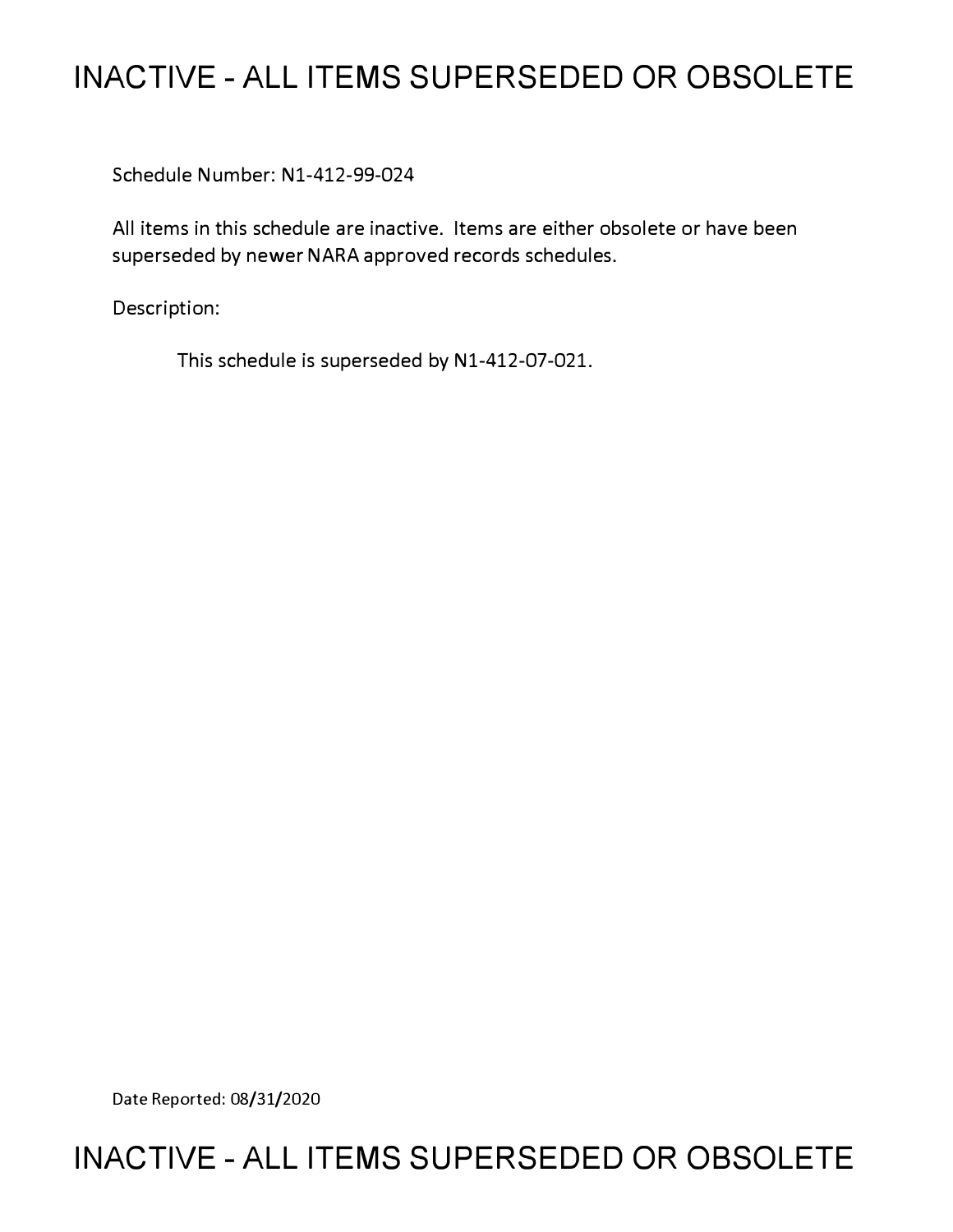NWML.

| <b>DATE RECEIVED</b><br>To: NATIONAL ARCHIVES and RECORDS ADMINISTRATION (NIR)<br>WASHINGTON, DC 20408<br>November 19, 1998<br>1. FROM (Agency or establishment)<br><b>NOTIFICATION TO AGENCY</b><br><b>Environmental Protection Agency</b><br>2. MAJOR SUBDIVISION<br>3303a, the disposition request,<br>be<br>3. MINOR SUBDIVISION<br>"withdrawn" in column 10.<br>ARCHIVIST OF THE UNITED STATES<br><b>DATE</b><br>4. NAME OF PERSON WITH WHOM TO CONFER<br>5. TELEPHONE<br>202/260-9709<br>$10 - 23 - 02$<br>Rachel Van Wingen<br>6. AGENCY CERTIFICATION<br>I hereby certify that I am authorized to act for this agency in matters pertaining to the disposition of its records and that the records<br>page(s) are not now needed for the business of this agency or will not be needed after the<br>proposed for disposal on the attached<br>retention periods specified; and that written concurrence from the General Accounting Office, under the provisions of Title 8 of the<br>GAO manual for Guidance of Federal Agencies,<br>is attached; or<br>has been requested.<br>$X$ is not required;<br>SIGNATURE OF AGENCY REPRESENTATIVE<br><b>TITLE</b><br><b>DATE</b><br>Rachel Van Wingen<br>Agency Records Officer<br>9. GRS OR SUPERSEDED<br><b>JOB CITATION</b><br>See attached U.S. EPA Records Control<br>Schedule for:<br>208<br>683 | <b>REQUEST FOR RECORDS DISPOSITION AUTHORITY</b> |           |  | JOB N <sub>5</sub><br>r N1-412-99- $34$                                                                                                     |  |                                            |
|--------------------------------------------------------------------------------------------------------------------------------------------------------------------------------------------------------------------------------------------------------------------------------------------------------------------------------------------------------------------------------------------------------------------------------------------------------------------------------------------------------------------------------------------------------------------------------------------------------------------------------------------------------------------------------------------------------------------------------------------------------------------------------------------------------------------------------------------------------------------------------------------------------------------------------------------------------------------------------------------------------------------------------------------------------------------------------------------------------------------------------------------------------------------------------------------------------------------------------------------------------------------------------------------------------------------------------------------------------|--------------------------------------------------|-----------|--|---------------------------------------------------------------------------------------------------------------------------------------------|--|--------------------------------------------|
|                                                                                                                                                                                                                                                                                                                                                                                                                                                                                                                                                                                                                                                                                                                                                                                                                                                                                                                                                                                                                                                                                                                                                                                                                                                                                                                                                        |                                                  |           |  |                                                                                                                                             |  |                                            |
|                                                                                                                                                                                                                                                                                                                                                                                                                                                                                                                                                                                                                                                                                                                                                                                                                                                                                                                                                                                                                                                                                                                                                                                                                                                                                                                                                        |                                                  |           |  |                                                                                                                                             |  |                                            |
|                                                                                                                                                                                                                                                                                                                                                                                                                                                                                                                                                                                                                                                                                                                                                                                                                                                                                                                                                                                                                                                                                                                                                                                                                                                                                                                                                        |                                                  |           |  |                                                                                                                                             |  |                                            |
|                                                                                                                                                                                                                                                                                                                                                                                                                                                                                                                                                                                                                                                                                                                                                                                                                                                                                                                                                                                                                                                                                                                                                                                                                                                                                                                                                        |                                                  |           |  | In accordance with the provisions of 44 U.S.C.<br>amendments, is approved except for items that may<br>marked "disposition not approved" or |  | including                                  |
|                                                                                                                                                                                                                                                                                                                                                                                                                                                                                                                                                                                                                                                                                                                                                                                                                                                                                                                                                                                                                                                                                                                                                                                                                                                                                                                                                        |                                                  |           |  |                                                                                                                                             |  |                                            |
|                                                                                                                                                                                                                                                                                                                                                                                                                                                                                                                                                                                                                                                                                                                                                                                                                                                                                                                                                                                                                                                                                                                                                                                                                                                                                                                                                        |                                                  |           |  |                                                                                                                                             |  |                                            |
|                                                                                                                                                                                                                                                                                                                                                                                                                                                                                                                                                                                                                                                                                                                                                                                                                                                                                                                                                                                                                                                                                                                                                                                                                                                                                                                                                        |                                                  |           |  |                                                                                                                                             |  |                                            |
|                                                                                                                                                                                                                                                                                                                                                                                                                                                                                                                                                                                                                                                                                                                                                                                                                                                                                                                                                                                                                                                                                                                                                                                                                                                                                                                                                        |                                                  |           |  |                                                                                                                                             |  |                                            |
|                                                                                                                                                                                                                                                                                                                                                                                                                                                                                                                                                                                                                                                                                                                                                                                                                                                                                                                                                                                                                                                                                                                                                                                                                                                                                                                                                        |                                                  |           |  |                                                                                                                                             |  |                                            |
|                                                                                                                                                                                                                                                                                                                                                                                                                                                                                                                                                                                                                                                                                                                                                                                                                                                                                                                                                                                                                                                                                                                                                                                                                                                                                                                                                        |                                                  |           |  |                                                                                                                                             |  | <b>10. ACTION TAKEN</b><br>(NARA USE ONLY) |
| WMD. nwmwA                                                                                                                                                                                                                                                                                                                                                                                                                                                                                                                                                                                                                                                                                                                                                                                                                                                                                                                                                                                                                                                                                                                                                                                                                                                                                                                                             |                                                  | ce Legene |  |                                                                                                                                             |  |                                            |

 $\tilde{r}$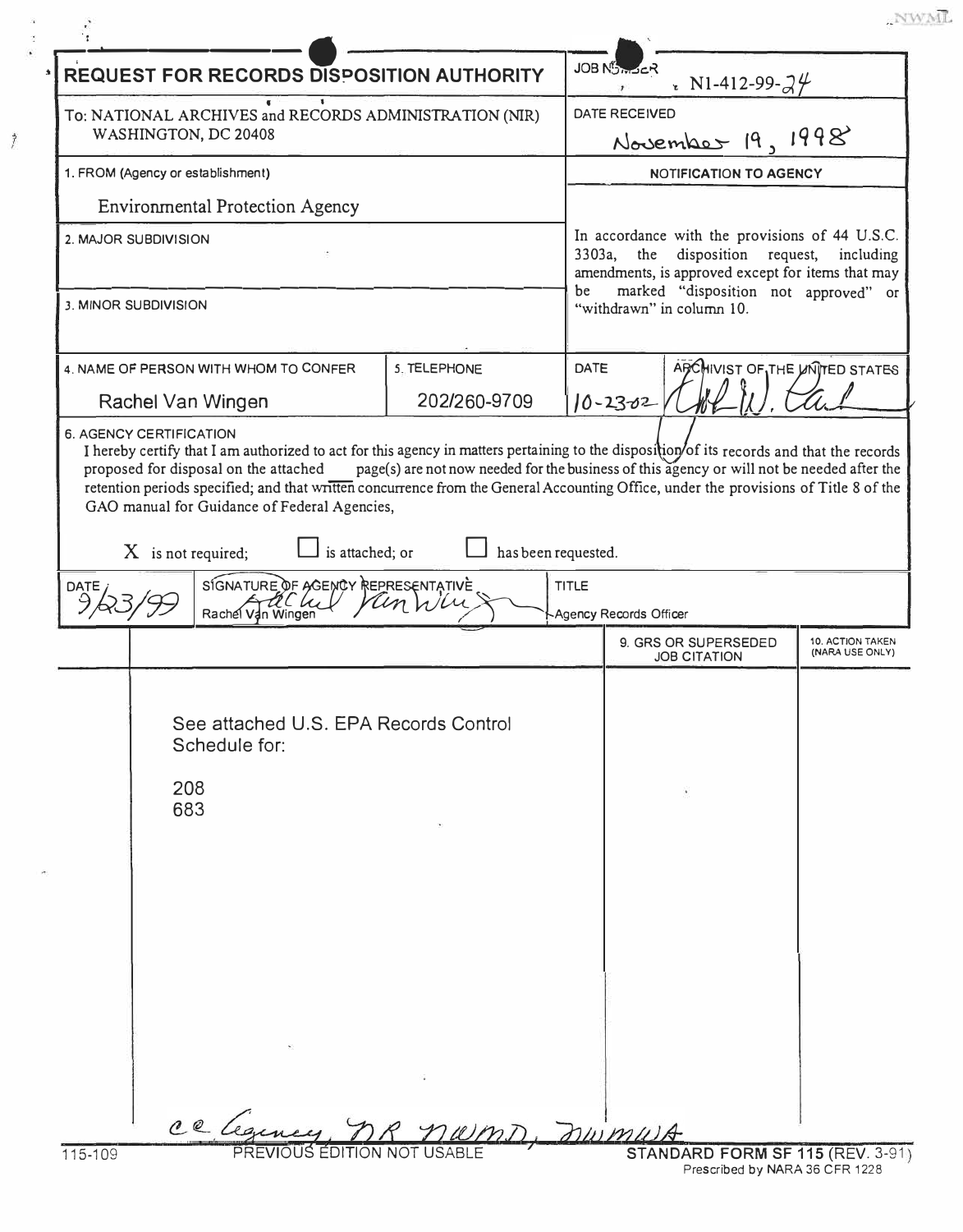# **DRAFT OF 11/1/99**

## **U.S. EPA RECORDS SCHEDULE**

*.:tr/.* **SERIES TITLE:** Criminal Enforcement Counsel

**PROGRAM:** Enforcement and Compliance Assurance

**EPA SERIES NO:** 683

 $\sim 10^{-1}$ 

**AGENCY FILE CODE:** ENFO 683

**NARA DISPOSAL AUTHORITY:**  Nl-412-99-24/2 (Use this number to retire records to the FRC)

**APPLICABILITY:** Agency-wide

# *IDENTIFYING INFORMATION:*

**DESCRIPTION:** Contains two types of records:

a. Record copy: Legal counsel and policy advice pertaining to specific criminal investigations and criminal prosecutions for violations of environmental laws and related criminal statutes:

(1) Cases that are investigated by the Criminal Investigation Division, but not referred to the Department of Justice because no targets were identified;

(2) Cases for which targets were identified, but the Department of Justice declined to prosecute;

(3) Cases prosecuted by the Department of Justice.

b. Record copy: Requests for and responses to requests for legal interpretations and opinions pertaining to the intent and application of environmental criminal laws and applicable regulations and policies, and related criminal laws. Records of general applicability to legal and policy aspects of environmental criminal investigations and enforcement actions. Requests for and responses to requests for legal advice, including policy considerations, pertaining to the management and functions of EPA's Office of Criminal Enforcement, Forensics, and Training.

c. Electronic versions created with office automation applications.

**ARRANGEMENT:** Varies

| Enforcement Sensitive Information |
|-----------------------------------|
|                                   |
|                                   |
|                                   |
|                                   |

**NWML** 

**DRAFT**

 $\tilde{\mathbf{r}}$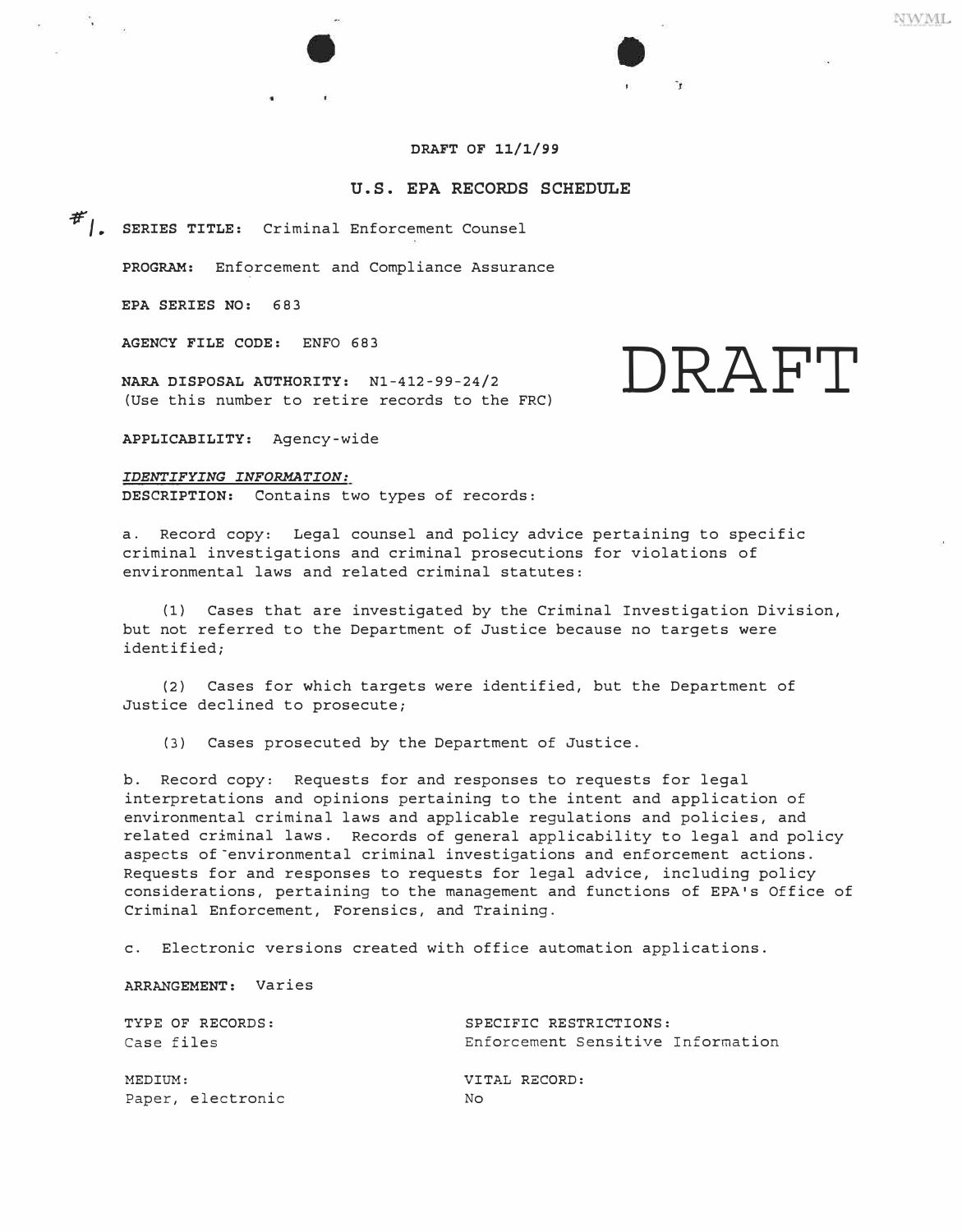$\bar{\alpha}$ 

*FUNCTIONS SUPPORTED:* 

 $\sim$   $\sim$ 

Enforcement activities and program management

 $\sim$ 

 $\mathcal{N}_{\mathcal{C}}$ 

 $\mathcal{L}$ 

# *SPECIFIC LEGAL REQUIREMENTS:*

 $\mathcal{L}(\mathbf{r})$ 

 $\sim$ 

A.

 $-\frac{37}{38}$ 

 $\mathcal{L}_{\text{max}}$ 

 $\tilde{\mathbf{w}}$ 

**DRAFT** 

 $\mathcal{R}$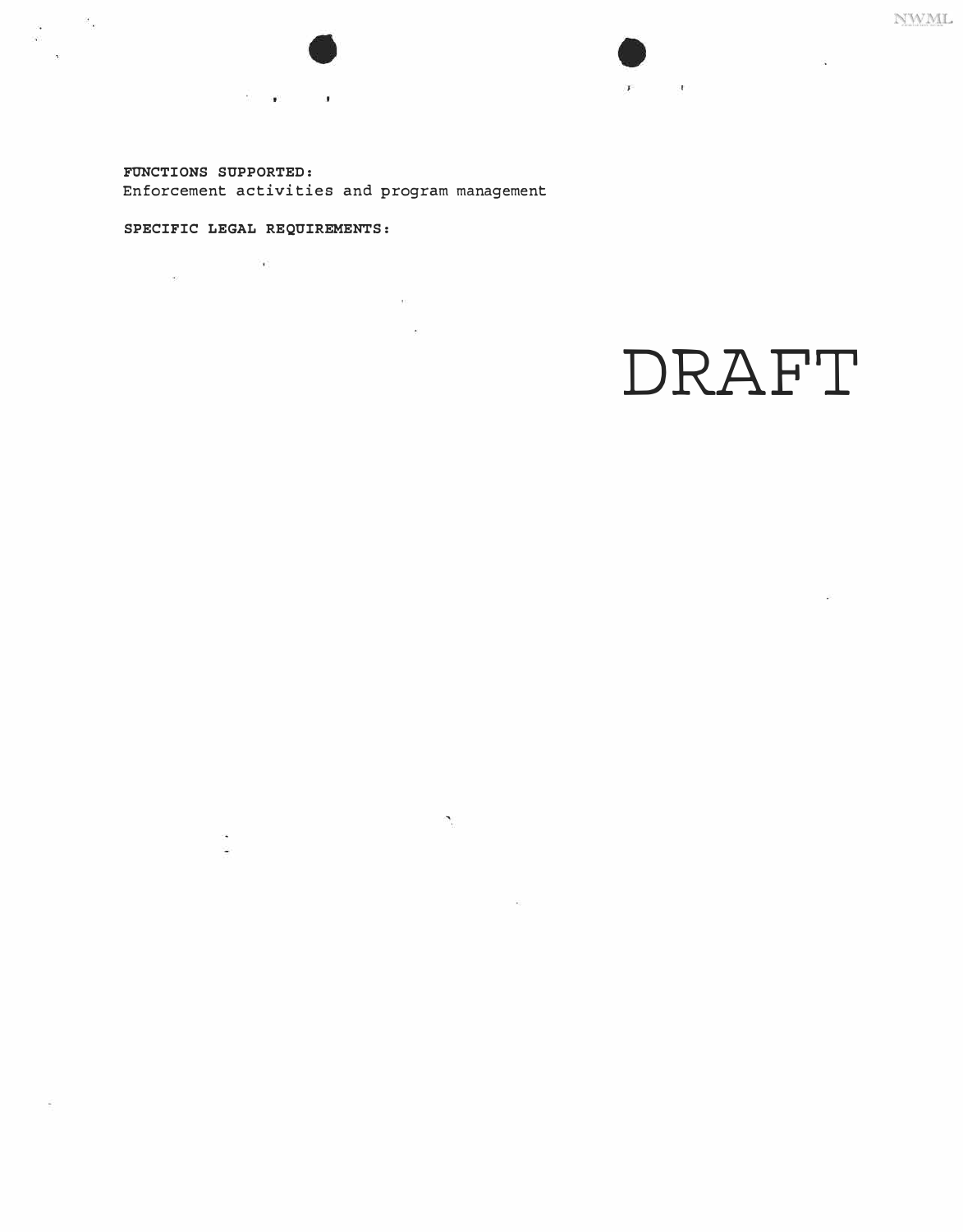NWML

 $\ddot{\phantom{0}}$ 

**1989 28 CFR 60.3(a)** 

 $\alpha$ 

 $\overline{\phantom{a}}$ ä

 $\widetilde{\zeta}$ 

 $\blacksquare$ 

nas

 $\mathbf{N}_c$ 

 $\chi$ 

 $\overline{a}$ 

a.

# **DRAFT**

 $\omega$ 

.:..

 $\omega_{\rm{c}}$ 

 $\hat{\mathbf{r}}_i$ 

 $\lesssim$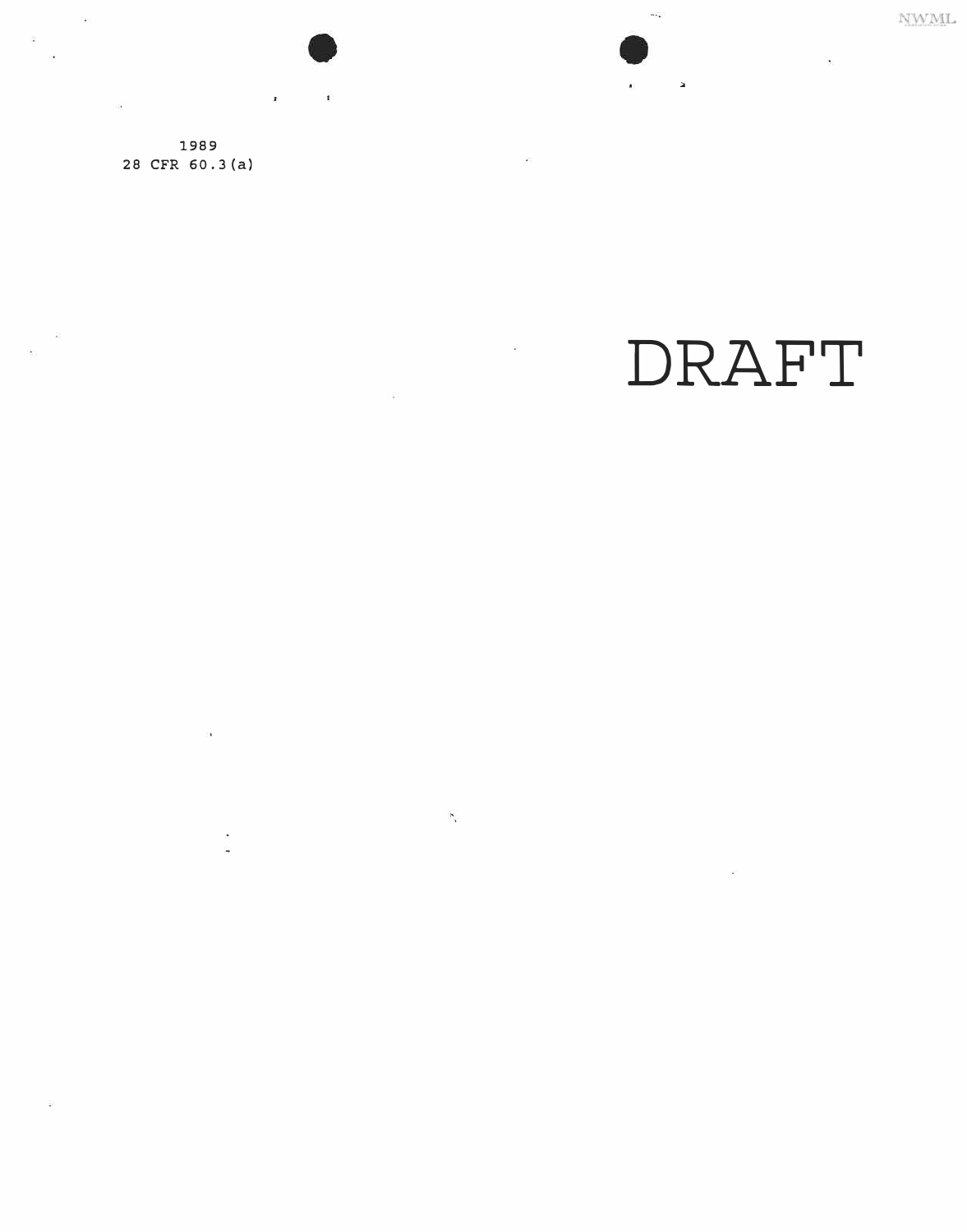2AFT

## *EPA SERIES NO. 683*

#### *DISPOSITION INFORMATION:*

*FINAL DISPOSITION: TRANSFER TO FRC PERMITTED:*  a and b. Disposable Yes

c. Disposable No

#### *FILE BREAK INSTRUCTIONS:*

a{l). Break file upon closing of the case.

(2). Break file after Department of Justice declines to prosecute the case.

(3). Break file after completion of prosecution.

b. Break file annually; bring forward active materials

c. See Disposition Instructions.

#### *DISPOSITION INSTRUCTIONS:*

a (l). Keep inactive 'materials in office up to 2 years after file break, then retire to FRC. Destroy 5 years after file break.

(2)e. Keep inactive materials in office up to 5 years after file break, then retire to FRC. Destroy 10 years after file break.

(3)e. Keep inactive materials in office up to 5 years after file break, then retire to FRC. Destroy 15 years after file break.

b. Keep inactive materials in office 5 years after file break, or until no longer needed, whichever is later; then retire to FRC. Destroy 15 years after file break.

c. Delete when record copy is generated.

#### *APPLICATION GUIDANCE:*

*REASONS FOR DISPOSITION:* Retention period for item a is consistent with EPA 208 - Criminal Investigation Records. Fifteen year retention for item b is sufficient-for program needs.

*AGENCY-WIDE GUIDANCE:* This schedule applies to records in offices that provide legal and policy support to EPA's Office of Criminal Enforcement, Forensics, and Training. Included are records of legal support personnel within OECA, as well as legal support personnel within the various EPA regions (e.eg.e, the Regional Criminal Enforcement Counsels)e.

Copies of these records may be filed with other records series and destroyed with those files, or destroyed when no longer needed.

The Criminal Docket System is scheduled as EPA 684 and Criminal Investigation Records as EPA 208.

PROGRAM OFFICE GUIDANCE/DESCRIPTIVE INFORMATION: Records in item a may be held in accordance with the retention for item b to the extent that the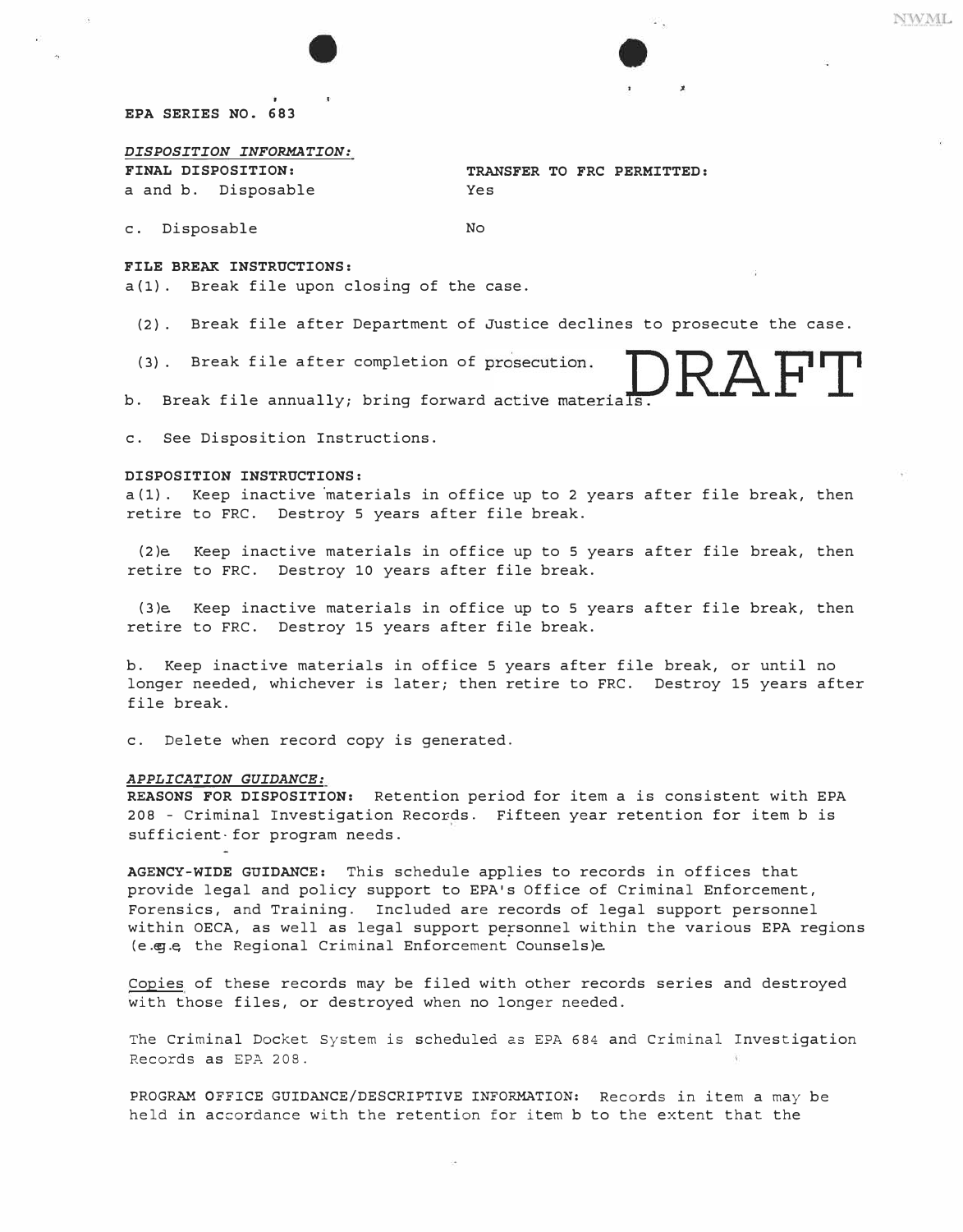#### *EPA SERIES NO. 683*

G.

records are of general applicability rather than case-specific only. To the extent records meeting the description in this schedule are incorporated into other record schedules, such as EPA 006 {Program Management) or EPA 143 {Program Development), the records may be retained and disposed of in accordance with those schedules.

e.<br>Si

# *CUSTODIAL INFORMATION:*

7/17/95

| CONTROLLING UNIT: Multiple units CONTACT POINT:          |                          |                             |
|----------------------------------------------------------|--------------------------|-----------------------------|
| Name:<br>Location:                                       | Name:<br>Mail Code:      |                             |
| Inclusive Dates:                                         | Telephone:               | $I)RA$ $H$ " $I$ "          |
| Volume on Hand (Feet):                                   | Office:                  |                             |
| Annual Accumulation:<br>(feet or inches)                 | Room:                    |                             |
| CONTROL INFORMATION:<br>RELATED ITEMS: EPA 208, EPA 684  |                          | $\ddot{\phantom{1}}$        |
| PREVIOUSLY APPROVED BY<br>NARA SCHEDULE NOS:             |                          |                             |
| Approval<br>Approval<br>Date NARA<br>Date EPA<br>7/17/95 | Entry<br>Date<br>3/29/95 | Last<br>Modified<br>11/1/99 |

 $\tilde{\mathcal{F}}$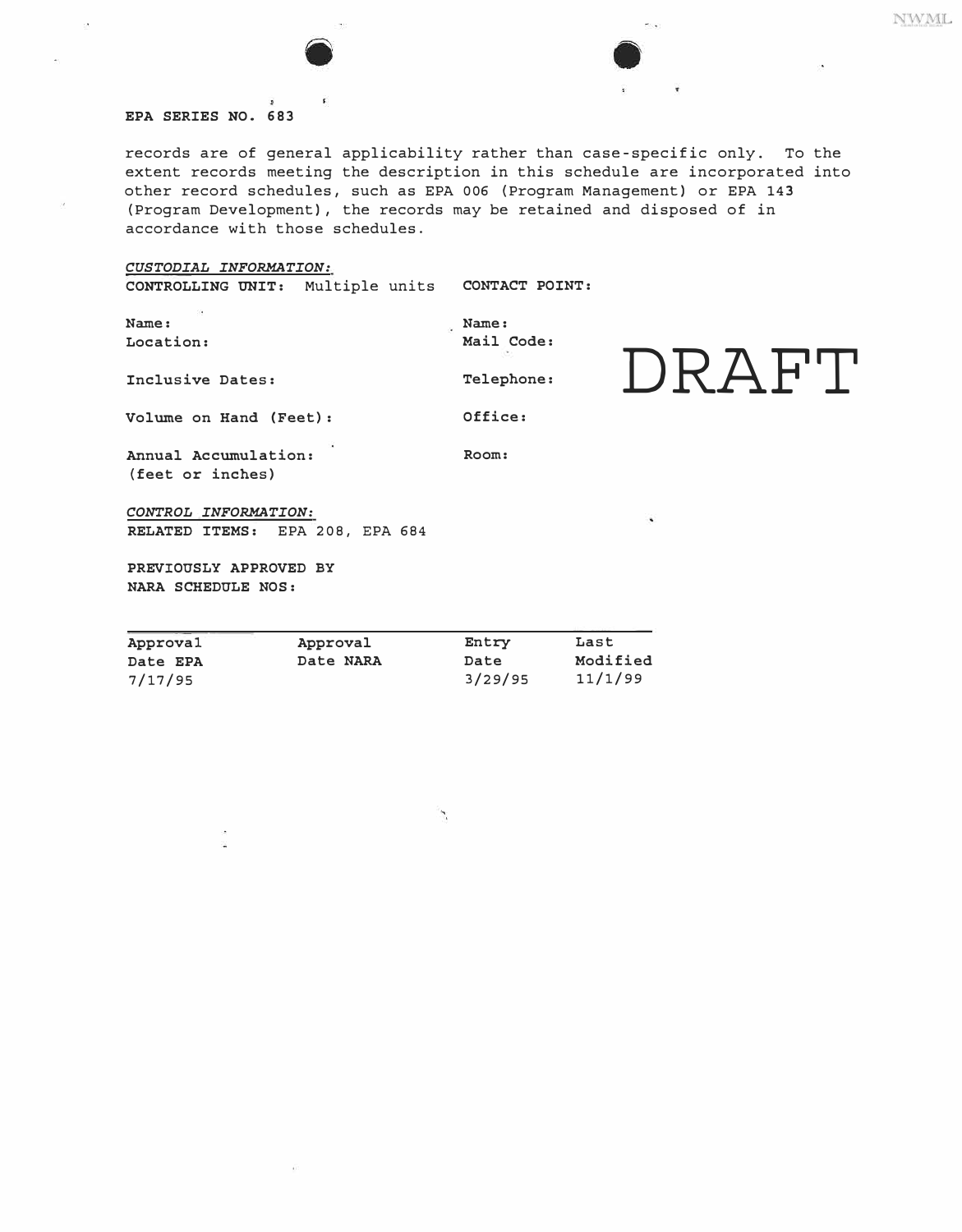# *DRAFT OF 10/6/99*

## **U.S. EPA RECORDS SCHEDULE**

*=#'o2\_. SERIES TITLE:* Criminal Investigation Records

*PROGRAM:* Enforcement and Compliance Assurance

*EPA SERIES NO:* 208

*AGENCY FILE CODE:* ENFO 208

*NARA DISPOSAL AUTHORITY:*  Nl-412-99-24/1 (Use this number to retire records to the FRC)

*APPLICABILITY:* Agency-wide

#### *IDENTIFYING INFORMATION:*

*DESCRIPTION:* Includes criminal investigation files compiled by Criminal Investigation units Agency-wide. Case files consist of items such as a completed criminal investigation package, search warrants, interview reports, investigation reports, lab analyses, indictments, plea agreements, business records, affidavits, and related records. The files fall into one of three categories:

a. Record copy of closed cases - no referral for criminal prosecution: Cases that are investigated but not referred to the Department of Justice (DOJ) because no targets were ident'ified or allegations were unfounded;

b. Record copy of closed cases - prosecution declined: Cases for which targets were identified, but DOJ declined to prosecute;

c. Record copy of closed cases - judicial action: Cases prosecuted by DOJ.

d. Electronic versions created with office automation applications.

*ARRANGEMENT:* Arranged by fiscal year closed and thereunder by Criminal Investigation Division Area Office and media.

*TYPE OF RECORDS: SPECIFIC RESTRICTIONS:*  Case files FOIA Restricted Information under FOIA exemption 7

*MEDIUM: VITAL RECORD:*  Paper, electronic No

FUNCTIONS SUPPORTED: Enforcement activities

SPECIFIC LEGAL REQUIREMENTS: Law Enforcement Authority, April 28, 1989, Federal Register, Wed.e, May 10,

**DRAFT**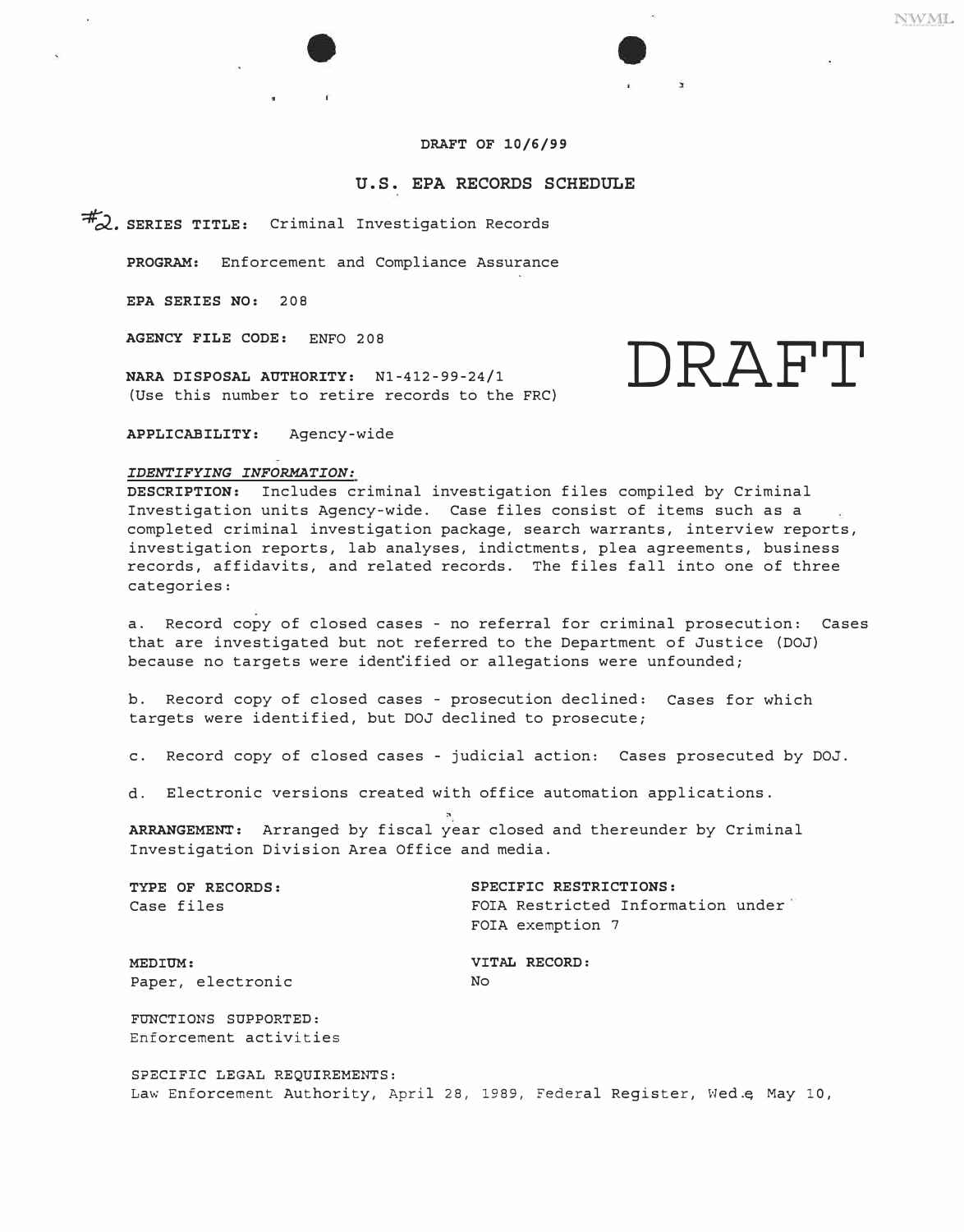NWML

*EPA SERIES NO. 208* 

*DISPOSITION INFORMATION:* 

*FINAL DISPOSITION:*  a-c. Disposable *TRANSFER TO FRC PERMITTED:*  Yes

d. Disposable No

*FILE BREAK INSTRUCTIONS:* 

a-c. Break file upon completion of investigation or prosecution.

d. See Disposition Instructions.

#### *DISPOSITION INSTRUCTIONS:*

DISPOSITION INSTRUCTIONS:<br>a. Keep in office up to 2 years after investigation is porpleted and case is<br>closed, then retire to FRC. Destroy 5 years after case is closed. a. Keep in office up to 2 years after investigation

b. Keep in office up to 5 years after DOJ declines to prosecute, then retire to FRC. Destroy 10 years after closing.

c. Keep in office up to 5 years after completion of prosecution, then retire to FRC. Destroy 15 years after closing.

d. Delete when record copy is generated.

#### *APPLICATION GUIDANCE:*

*REASONS FOR DISPOSITION:* This disposition meets the retention requirements provided by the Criminal Investigation Division.

*AGENCY-WIDE GUIDANCE:* Criminal Enforcement Counsel records are scheduled as EPA 683 . See EPA 684 for the Criminal Docket System, EPA 207 and EPA 025 for Enforcement Action Files for programs other than Superfund and Superfund, respectively. Oil Spill Site Specific enforcement records are covered in EPA 480.

*PROGRAM OFFICE GUIDANCE/DESCRIPTIVE INFORMATION:* Program should destroy duplicate materials before transferring to the Federal Records Center. Records are to be retired to the FRC in the Region in which the investigating unit is located.

| CUSTODIAL INFORMATION:<br>CONTROLLING UNIT:                               | CONTACT POINT:          |
|---------------------------------------------------------------------------|-------------------------|
| Name: Enfo. & Comp. Assurance Mame: Kevin S. Guarino                      |                         |
| Location: Ariel Rios                                                      | Mail Code: 2233A        |
| Inclusive Dates: 1981-                                                    | Telephone: 202-564-2523 |
| Volume on Hand (Feet): 21 cu ft. Office: Criminal Invest. Div.            |                         |
| Annual Accumulation: 5 cu ft. Room: 1224R<br>(feet or inches) Agency-wide |                         |